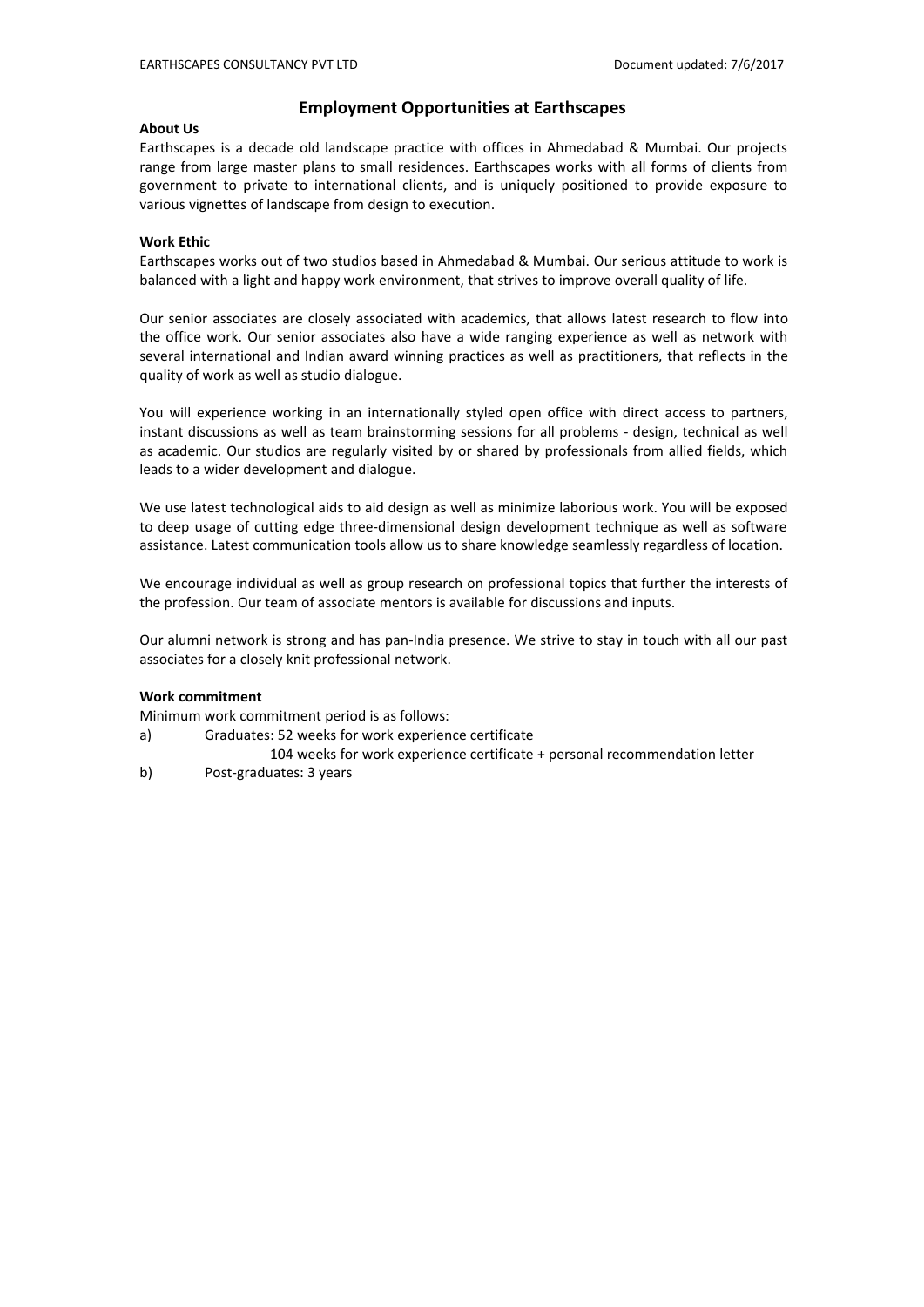# **Earthscapes Mentorship Program for graduates / interns**

### **About Us**

Earthscapes is a decade old landscape practice with offices in Ahmedabad & Mumbai. Our projects range from large master plans to small residences. Earthscapes works with all forms of clients from government to private to international clients, and is uniquely positioned to provide exposure to various vignettes of landscape from design to execution.

Earthscapes offers you a unique opportunity to join the intern / graduate mentorship program. Typically interns / fresh graduates end up doing menial jobs. Earthscapes values its interns / graduates at par with regular associates. Our mentorship allows you explore the entire breadth of the landscape / design profession leading to holistic development:

# 1. Projects

Exposure to following stages of live projects:

- a) Program development
- b) Concept Design
- c) Consultant Meetings
- d) Site Visits
- e) Design Development
- f) Working Drawings
- g) Quantification & Estimation
- h) Working closely with principal designers

# 2. Practice management

- a) Design systems
- b) Drawing standardization
- c) Data systems
- d) Client team interaction
- e) Legal aspects
- 3. Extra curricular development
	- a) Individual / group research opportunities on professional subjects
	- b) Access to office library / e-library
	- c) Team building cum bonding activities
	- d) Access to the Earthscapes alumni network upon successful completion of your work period. Our alumni network spans the country and allows you a very competitive professional network access.
- 4. Conducive work environment
	- a) Open studio with partners & associates working in the same workspace
	- b) We have a 5 day work week (except 1st Saturday being working)
	- c) Regular office time 9:30-19:30 is guaranteed on 80% days, with 30 minslunch break
- 5. Special Note
	- a) Earthscapes does not undertake any architectural or interior design work. Please apply only if you are interested in landscape and its related fields.
	- b) Minimum commitment for internship is 18 weeks for under-graduate internship and 8
- unprofessional conduct, stealing, fraud, non-performance and desertion, leading to great Dot and the protest spans the country and anows you a very competitive protessional<br>network access.<br>The metric of the particle with partners & associates working in the same workspace<br>Regular office time - 9:30-19:30 is gu Conducive work environment<br>
a) Open studio with partners & associates working in the same workspace<br>
b) We have a 5 day work week (except 1<sup>st</sup> Saturday being working)<br>
c) Regular office time - 9:30-19:30 is guaranteed on
- b)<br>
b) Regular office time 9:30-19:30 is guaranteed on 80% days, with 30 mins lunch break<br>
Special Note<br>
a) Earthscapes does not undertake any architectural or interior design work. Please apply only<br>
if you are interest neguar once ome - 3.30-13.30 is guaranceu on 60% days, which so minis interioreak<br>Earthscapes does not undertake any architectural or interior design work. Please apply only<br>If you are interested in landscape and its relat al Note<br>Earthscapes does not undertake any architectural or interior design work. Please apply only<br>If you are interested in landscape and its related fields.<br>Minimum commitment for internship is 18 weeks for under-graduat an vouce there are a previous of Earthscapes does not undertake any architectural or interior design work. Please apply only if you are interrested in landscape and its related fields.<br>Minimum commitment for internship is Earthscapes are shot undertake any achieved and its related fields.<br>
If you are interested in landscape and its related fields.<br>
Minimum commitment for internship is 18 weeks for under-graduate internship a<br>
weeks for post